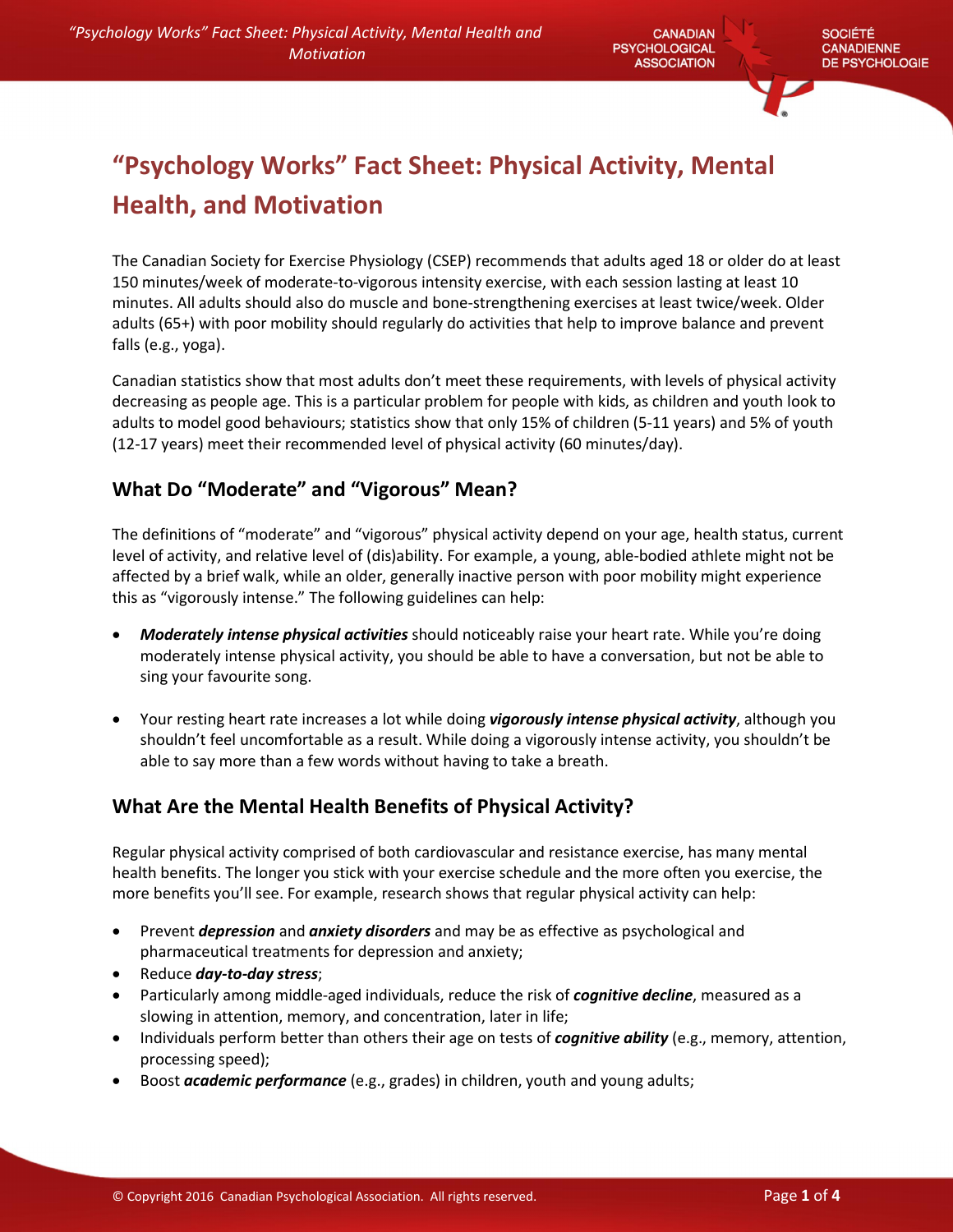- Lower the risk of developing *neurodegenerative diseases* (e.g., Alzheimer's Disease) and can make the symptoms of these diseases less severe (e.g., issues with memory, concentration, attention);
- Increase self-reported *happiness* and lower levels of *sadness and loneliness*, both in the short-term and later in life;
- Reduce feelings of *fatigue*, improve *sleep quality*, and lower your risk of *insomnia* (provided vigorous exercise is not done too soon before bed);
- Enhance the impact of the treatment of *addictions*, particularly in the reduction of cravings;
- Boost *self-esteem*, itself a key sign of good mental health and overall well-being, from early childhood straight through older adulthood; and
- Aid in the treatment of *eating disorders*, *chronic pain* (tailored to your physical abilities), *posttraumatic stress disorder, schizophrenia*, and *body dysmorphic disorders* (i.e., being obsessed with a real or imagined physical "flaw").

### Why Does Physical Activity Have These Benefits?

There is no single reason why physical activity has mental health benefits. Instead, research suggests that benefits come from the combined physiological, psychological, social, and neurological effects of exercise.

- Physiological: Physical activity both boosts your body's production of endorphins and endocannabinoids, which are chemicals that help you to relax, feel more pleasure, and feel less pain, and reduces the amount of cortisol (i.e., "stress hormone") that your body produces.
- Psychological: Regular physical activity helps to increase feelings of self-esteem and self-efficacy, or how much you believe in yourself to accomplish important goals. Short bursts of exercise can also make you happier in the moment by interrupting negative trains of thought.
- Social: People who exercise regularly tend to have bigger social networks and stronger relationships with friends and family. The regular face-to-face interaction that comes from group exercise (e.g., fitness classes, team sports) boosts your mood and can help to prevent depression.
- Neurological: Physical activity helps your brain to use and produce more dopamine and serotonin chemicals produced in your brain that make you feel happy. People who exercise regularly also have more blood flow to the brain, better brain functioning, and even have more brain matter in certain areas (e.g., hippocampus, which is associated with memory).

#### How Do I Get Started and Stay Motivated?

Before you get started, you should ask yourself why you want to exercise, and what types of exercise might be best for you based on your physical (dis)abilities, personality, and goals. Consult your family physician for help in developing a healthy and realistic exercise plan.

Some of the most common reasons for not exercising include: not having enough time; not having enough money; not having enough energy; and feeling uncomfortable (physically or socially). Solutions for these can include:

- Planning to exercise frequently, but in short bursts (i.e., 10 minutes or more).
- Scheduling your day so you exercise when you tend to have more energy, and always try to do what you can.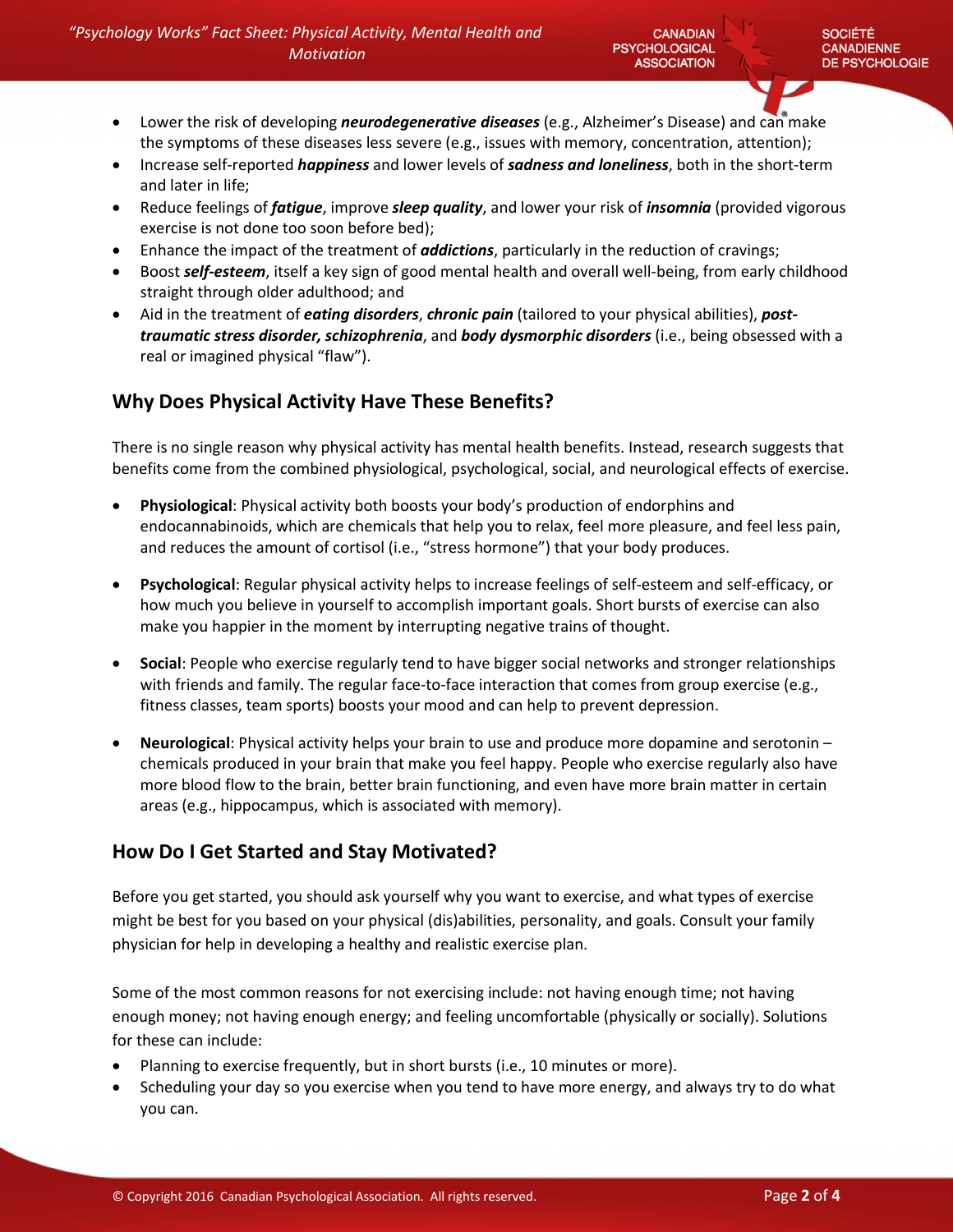- Finding free or low-cost activities that you enjoy (e.g., walking, cycling, or pick-up sports).
- Not pushing yourself too hard and trying to find an environment where you feel comfortable and motivated (e.g., home, outdoors, with a buddy).

Once you've started your exercise program, there are many ways to help you stick with it. Researchers from numerous areas of psychological research (e.g., clinical, sport, and social psychology) suggest that you:

- Make a plan and set regular, concrete goals.
- Don't delay.
- Be realistic in choosing and committing to an exercise regimen.
- Remind yourself why exercise is important to you every day and whenever you're facing difficulties.
- Ensure you eat regular, well-balanced meals and sleep regularly.
- Focus on you and your accomplishments, not what other people are doing.
- Track your progress and celebrate small gains.
- Make physical activity part of your daily routine.
- Don't do the same thing every time and try to do activities you enjoy.
- Plan for how you'll deal with potential obstacles or distractions.
- Practice self-compassion, especially when you haven't met your daily or weekly goals.
- Find an exercise buddy who's similar to you (e.g., age, fitness level, ability level).

## Where Can I Go for Help or to Learn More?

Visit the CSEP website for physical activity guidelines: http://www.csep.ca/en/guidelines/get-theguidelines.

Community and recreation centres offer a variety of programs that can help you add physical activity to your daily routine.

Drop-in sports and fitness classes are a great way to sample what's available before committing to anything.

See a psychologist to discuss motivational tips, concerns you may have related to self-image and exercising, and strategies specific to your needs.

### Where Can I Get More Information?

You can consult with a registered psychologist to find out if psychological interventions might be of help to you. Provincial, territorial, and some municipal associations of psychology often maintain referral services. For the names and coordinates of provincial and territorial associations of psychology, please visit: http://www.cpa.ca/public/whatisapsychologist/PTassociations

CPA Sport and Exercise Psychology Section: http://www.cpa.ca/aboutcpa/cpasections/sportandexercise/

American Psychological Association (APA) Division 47: http://www.apadivisions.org/division-47/